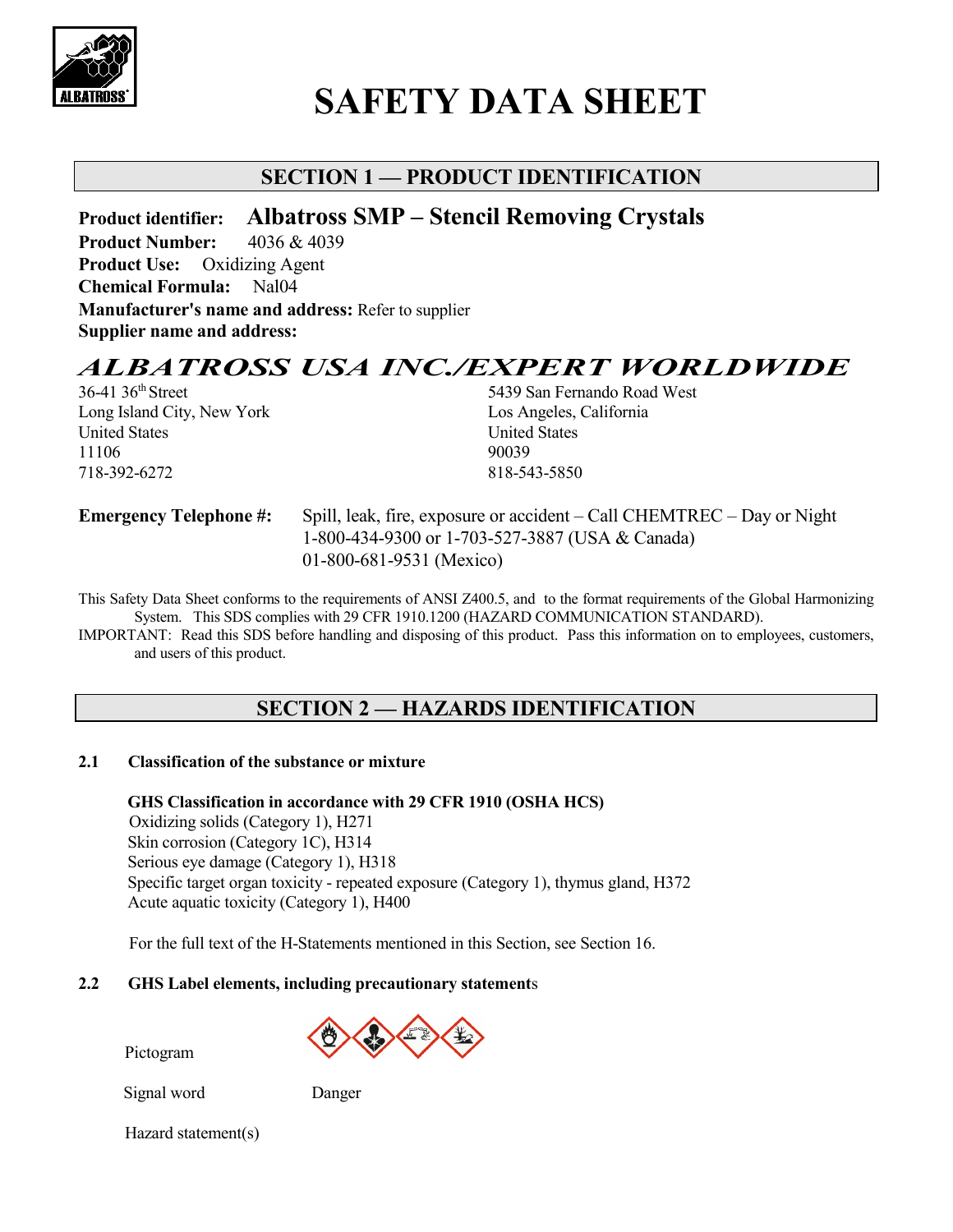| H <sub>271</sub>           | May cause fire or explosion; strong oxidizer.                                            |
|----------------------------|------------------------------------------------------------------------------------------|
| H314                       | Causes severe skin burns and eye damage.                                                 |
| H318                       | Causes serious eye damage.                                                               |
| H372                       | Causes damage to organs (thymus gland) through prolonged or repeated exposure.           |
| H400                       | Very toxic to aquatic life.                                                              |
| Precautionary statement(s) |                                                                                          |
| P210                       | Keep away from heat.                                                                     |
| P220                       | Keep/Store away from clothing/combustible materials.                                     |
| P221                       | Take any precaution to avoid mixing with combustibles.                                   |
| P <sub>260</sub>           | Do not breathe dust/fume/gas/mist/vapours/spray.                                         |
| P264                       | Wash skin thoroughly after handling.                                                     |
| P <sub>270</sub>           | Do not eat, drink or smoke when using this product.                                      |
| P273                       | Avoid release to the environment.                                                        |
| P <sub>280</sub>           | Wear protective gloves/ protective clothing/ eye protection/ face protection.            |
| P283                       | Wear fire/ flame resistant/ retardant clothing.                                          |
| $P301 + P330 + P331$       | IF SWALLOWED: Rinse mouth. Do NOT induce vomiting.                                       |
| $P303 + P361 + P353$       | IF ON SKIN (or hair): Remove/ Take off immediately all contaminated                      |
|                            | clothing. Rinse skin with water/shower.                                                  |
| $P304 + P340 + P310$       | IF INHALED: Remove victim to fresh air and keep at rest in a position                    |
|                            | comfortable for breathing. Immediately call a POISON CENTER or doctor/                   |
| $P305 + P351 +$            | physician.                                                                               |
| $P338 + P310$              | IF IN EYES: Rinse cautiously with water for several minutes. Remove                      |
|                            | contact lenses, if present and easy to do. Continue rinsing. Immediately call a          |
|                            | POISON CENTER or doctor/physician.                                                       |
| $P306 + P360$              |                                                                                          |
|                            | IF ON CLOTHING: rinse immediately contaminated clothing and skin with plenty             |
| P314                       | of water before removing clothes.<br>Get medical advice/ attention if you feel unwell.   |
| P363                       | Wash contaminated clothing before reuse.                                                 |
|                            |                                                                                          |
| $P370 + P378$              | In case of fire: Use dry sand, dry chemical or alcohol-resistant foam for<br>extinction. |
| $P371 + P380 + P375$       | In case of major fire and large quantities: Evacuate area. Fight fire                    |
|                            | remotely due to the risk of explosion.                                                   |
| P391                       | Collect spillage.                                                                        |
| P405                       | Store locked up.                                                                         |
|                            |                                                                                          |
| P501                       | Dispose of contents/ container to an approved waste disposal plant.                      |

### **2.3 Hazards not otherwise classified (HNOC) or not covered by GHS -** none

# **SECTION 3 — CONPOSITION/INFORMATION ON INGREDIENTS**

### **3.1 Substances**

| Synonyms           | Sodium (meta) periodate |
|--------------------|-------------------------|
| Formula            | INaO4                   |
| Molecular weight : | $213.89$ g/mol          |
| CAS-No.            | 7790-28-5               |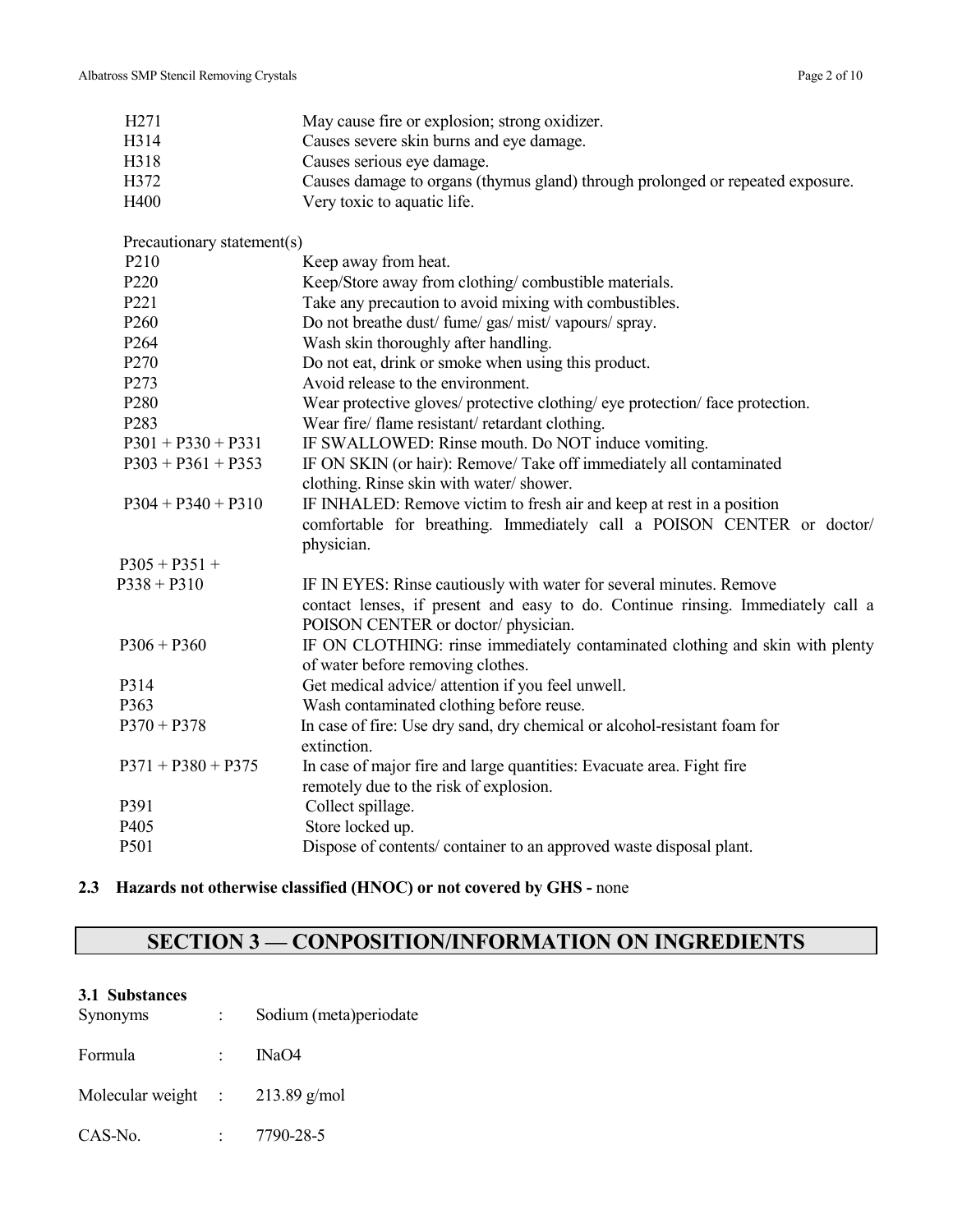| EC-No.<br>232-197-6 |                               |               |
|---------------------|-------------------------------|---------------|
| Component           | Classification                | Concentration |
| Sodium periodate    |                               |               |
|                     | $Ox$ . Sol. 1; Skin Corr. 1C; | l 90 - 100 %  |
|                     | Eye Dam. 1; STOT RE 1;        |               |
|                     | Aquatic Acute 1; H271,        |               |
|                     | H314, H318, H372, H400        |               |

**For the full text of the H-Statements mentioned in this Section, see Section 16.**

### **SECTION 4 — FIRST AID MEASURE**

### **4.1 Description of first aid measures**

### **General advice**

Consult a physician. Show this safety data sheet to the doctor in attendance. Move out of dangerous area. **If inhaled**

If breathed in, move person into fresh air. If not breathing, give artificial respiration. Consult a physician.

### **In case of skin contact**

Take off contaminated clothing and shoes immediately. Wash off with soap and plenty of water. Take victim immediately to hospital. Consult a physician.

### **In case of eye contact**

Rinse thoroughly with plenty of water for at least 15 minutes and consult a physician.Continue rinsing eyes during transport to hospital.

### **If swallowed**

Do NOT induce vomiting. Never give anything by mouth to an unconscious person. Rinse mouth with water. Consult a physician.

### **4.2 Most important symptoms and effects, both acute and delayed**

The most important known symptoms and effects are described in the labelling (see section 2.2) and/or in section 11

# **4.3 Indication of any immediate medical attention and special treatment needed**

No data available

# **SECTION 5 — FIREFIGHTING MEASURE**

### **5.1 Extinguishing media**

### **Suitable extinguishing media**

Use water spray, alcohol-resistant foam, dry chemical or carbon dioxide.

#### **5.2 Special hazards arising from the substance or mixture** Hydrogen iodide, Sodium oxides

### **5.3 Advice for firefighters**

Wear self-contained breathing apparatus for firefighting if necessary.

### **5.4 Further information**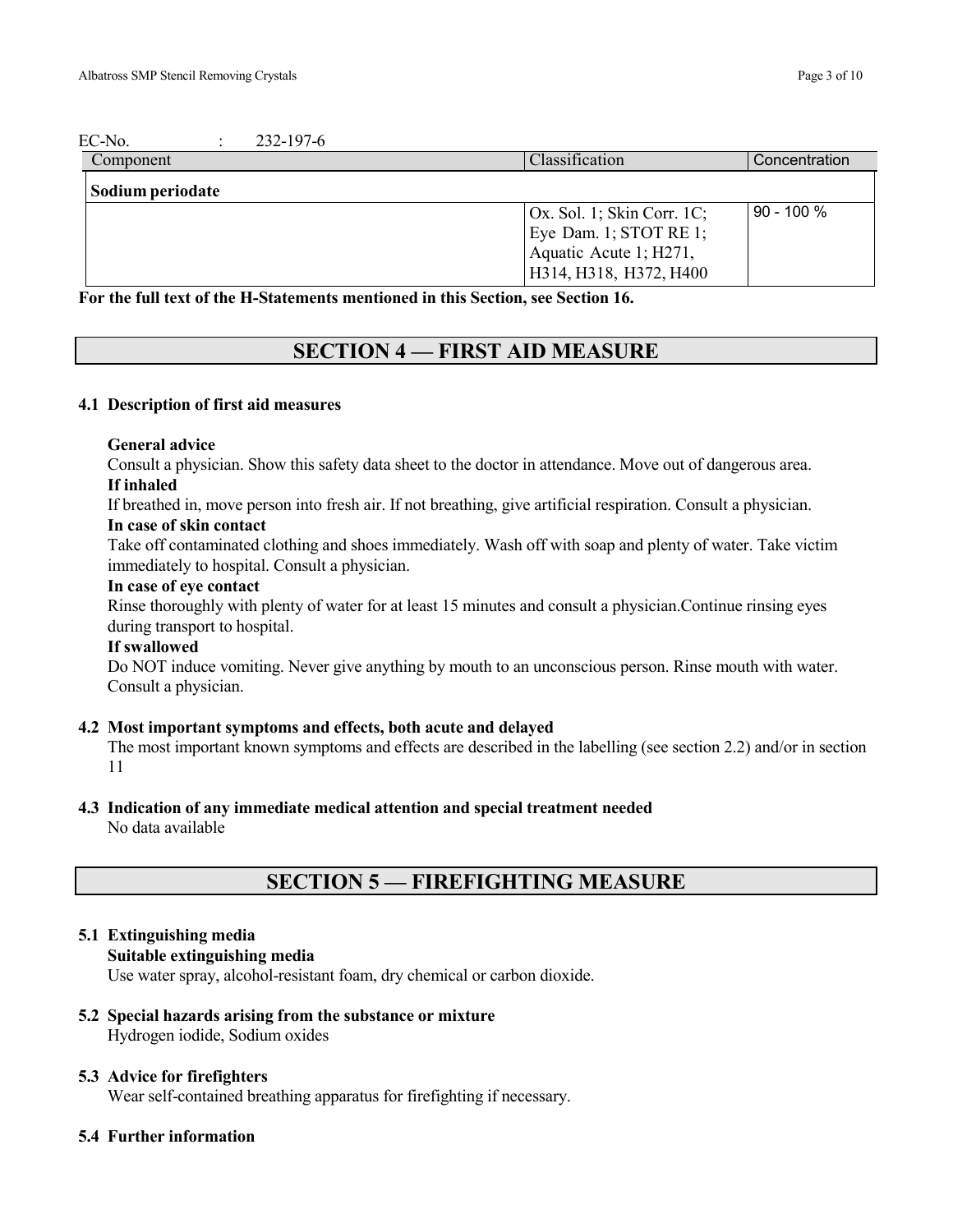Use water spray to cool unopened containers.

### **SECTION 6 — ACCIDENTAL RELEASE MEASURES**

### **6.1 Personal precautions, protective equipment and emergency procedures**

Use personal protective equipment. Avoid dust formation. Avoid breathing vapours, mist or gas. Ensure adequate ventilation. Evacuate personnel to safe areas. Avoid breathing dust. For personal protection see section 8.

### **6.2 Environmental precautions**

Prevent further leakage or spillage if safe to do so. Do not let product enter drains. Discharge into the environment must be avoided.

### **6.3 Methods and materials for containment and cleaning up**

Sweep up and shovel. Contain spillage, and then collect with an electrically protected vacuum cleaner or by wetbrushing and place in container for disposal according to local regulations (see section 13). Keep in suitable, closed containers for disposal.

### **6.4 Reference to other sections**

For disposal see section 13.

# **SECTION 7 — HANDLING AND STORAGE**

### **7.1 Precautions for safe handling**

Avoid contact with skin and eyes. Avoid formation of dust and aerosols.Further processing of solid materials may result in the formation of combustible dusts. The potential for combustible dust formation should be taken into consideration before additional processing occurs.

Provide appropriate exhaust ventilation at places where dust is formed.Keep away from sources of ignition - No smoking.

For precautions see section 2.2.

### **7.2 Conditions for safe storage, including any incompatibilities**

Keep container tightly closed in a dry and well-ventilated place. Light sensitive. Hygroscopic. Storage class (TRGS 510): Strongly oxidizing hazardous materials

### **7.3 Specific end use(s)**

Apart from the uses mentioned in section 1.2 no other specific uses are stipulated

# **SECTION 8 — EXPOSURE CONTROLS/ PERSONAL PROTECTION**

### **8.1 Control parameters**

Components with workplace control parameters Contains no substances with occupational exposure limit values.

### **8.2 Exposure controls**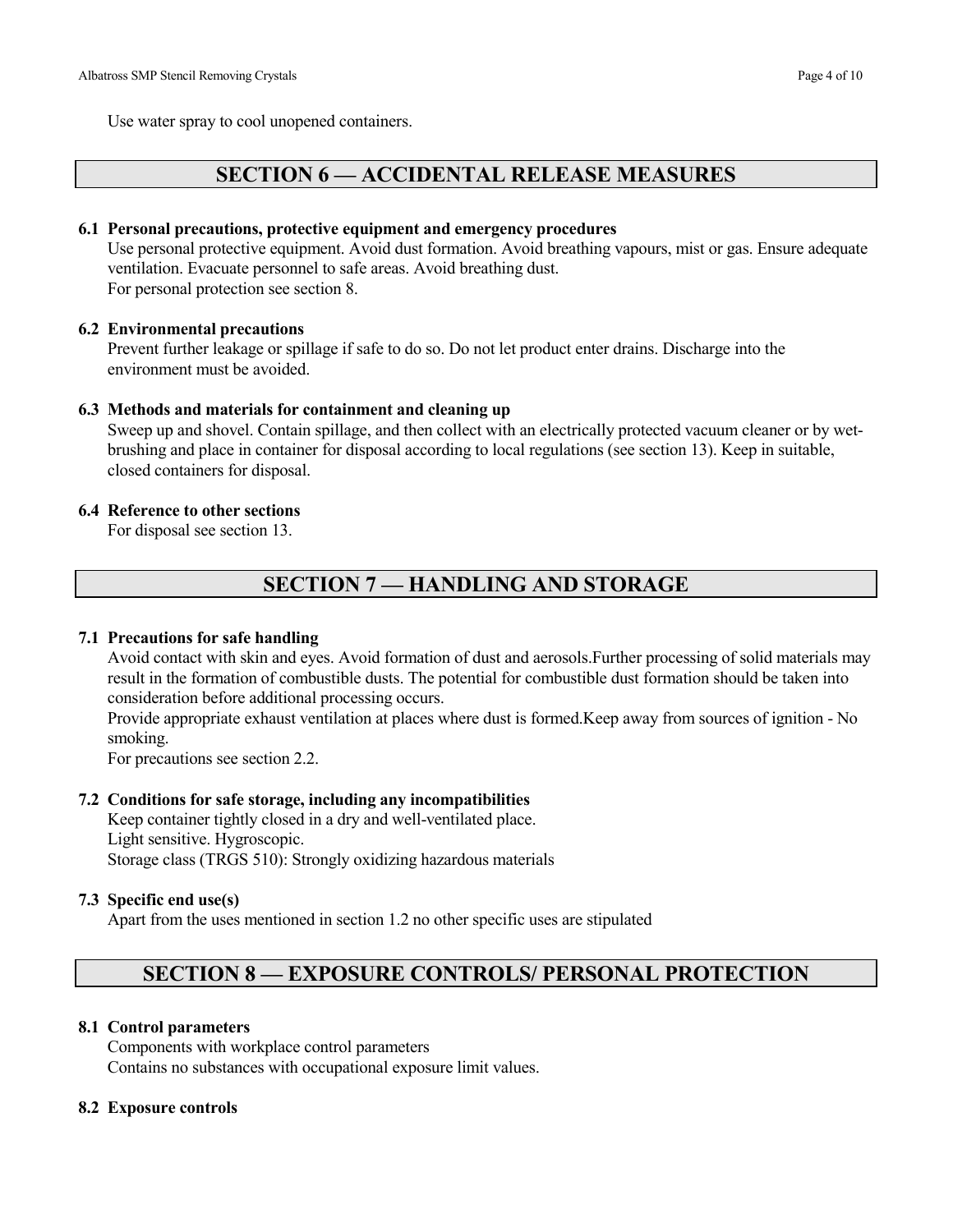### **Appropriate engineering controls**

Handle in accordance with good industrial hygiene and safety practice. Wash hands before breaks and at the end of workday.

### **Personal protective equipment**

### **Eye/face protection**

Face shield and safety glasses Use equipment for eye protection tested and approved under appropriate government standards such as NIOSH (US) or EN 166(EU).

### **Skin protection**

Handle with gloves. Gloves must be inspected prior to use. Use proper glove removal technique (without touching glove's outer surface) to avoid skin contact with this product. Dispose of contaminated gloves after use in accordance with applicable laws and good laboratory practices. Wash and dry hands.

Full contact Material: Nitrile rubber Minimum layer thickness: 0.11 mm Break through time: 480 min Material tested:Dermatril® (KCL 740 / Aldrich Z677272, Size M)

Splash contact Material: Nitrile rubber Minimum layer thickness: 0.11 mm Break through time: 480 min Material tested:Dermatril® (KCL 740 / Aldrich Z677272, Size M)

data source: KCL GmbH, D-36124 Eichenzell, phone +49 (0)6659 87300, e-mail sales@kcl.de, test method: EN374

If used in solution, or mixed with other substances, and under conditions which differ from EN 374, contact the supplier of the CE approved gloves. This recommendation is advisory only and must be evaluated by an industrial hygienist and safety officer familiar with the specific situation of anticipated use by our customers. It should not be construed as offering an approval for any specific use scenario.

### **Body Protection**

Complete suit protecting against chemicals, The type of protective equipment must be selected according to the concentration and amount of the dangerous substance at the specific workplace.

### **Respiratory protection**

Where risk assessment shows air-purifying respirators are appropriate use a full-face particle respirator type N100 (US) or type P3 (EN 143) respirator cartridges as a backup to engineering controls. If the respirator is the sole means of protection, use a full-face supplied air respirator. Use respirators and components tested and approved under appropriate government standards such as NIOSH (US) or CEN (EU).

### **Control of environmental exposure**

Prevent further leakage or spillage if safe to do so. Do not let product enter drains. Discharge into the environment must be avoided.

# **SECTION 9 — PHYSICAL AND CHEMICAL PROPERTIES**

### 9.1 **Information on basic physical and chemical properties**

a) Appearance Form: crystalline Colour: white, light yellow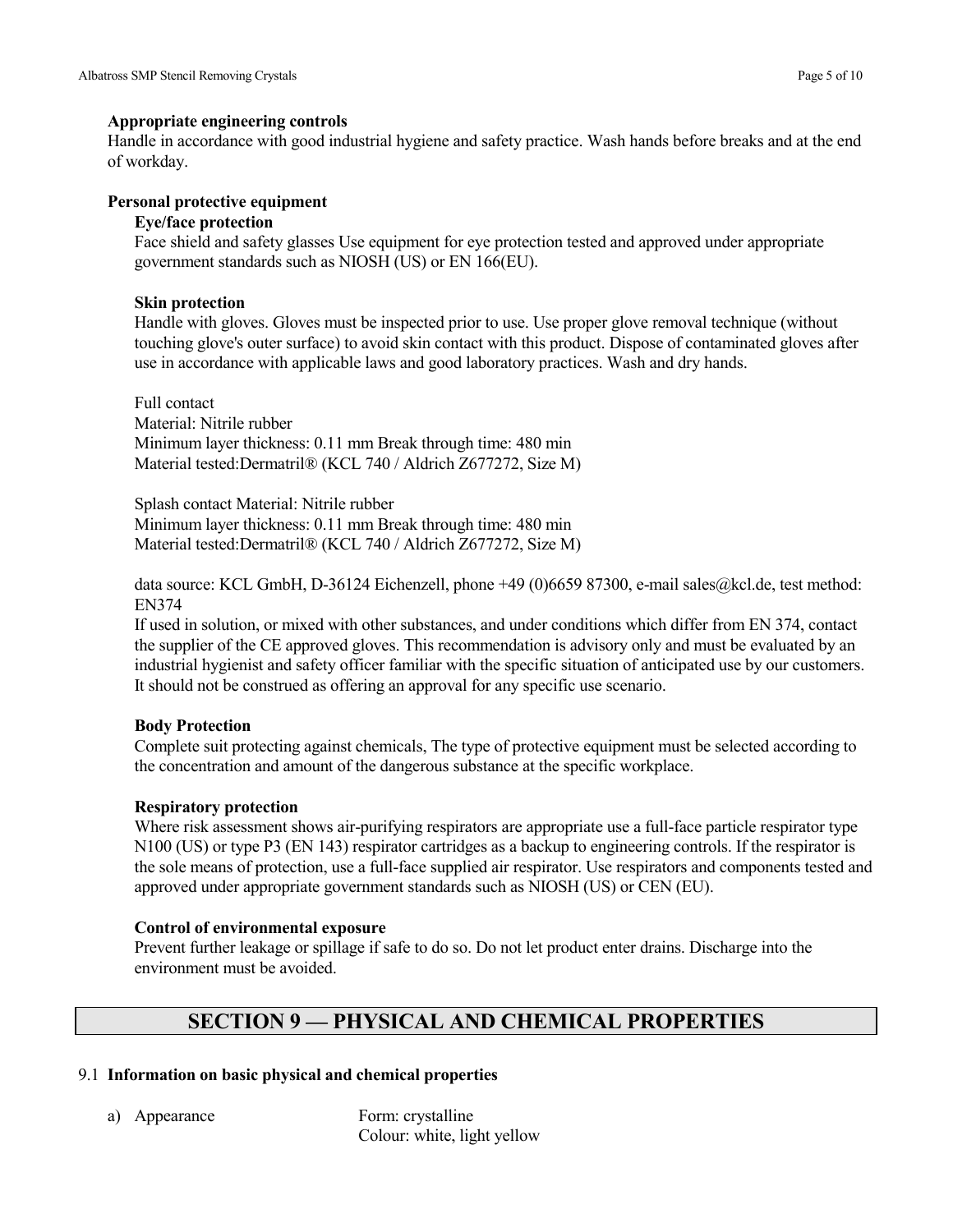| b)           | Odour                        | odourless                                                                  |
|--------------|------------------------------|----------------------------------------------------------------------------|
| C)           | Odour Threshold              | No data available                                                          |
| d)           | Ph                           | 3.5 - 5.5 at 107 g/l at 25 °C (77 °F)                                      |
| e)           | Melting point/freezing point | Melting point/range: $270 \degree C$ (518 $\degree F$ )                    |
| f)           | Initial boiling point and    | No data available                                                          |
|              | boiling range                |                                                                            |
| g)           | Flash point                  | No data available                                                          |
| h)           | Evaporation rate             | No data available                                                          |
| $\ddot{1}$   | Flammability (solid, gas)    | The product is not flammable.                                              |
| j)           | Upper/lower flammability or  | No data available                                                          |
|              | explosive limits             |                                                                            |
| $\bf k)$     | Vapour pressure              | No data available                                                          |
| $\mathbf{D}$ | Vapour density               | No data available                                                          |
| m)           | Relative density             | 3.860 $g/cm3$                                                              |
| n)           | Water solubility             | 107 g/l at 20 $\rm{^{\circ}C}$ (68 $\rm{^{\circ}F}$ ) - completely soluble |
| $\Omega$     | Partition coefficient:       | No data available                                                          |
|              | noctanol/water               |                                                                            |
| p)           | Auto-ignition temperature    | 262 °C (504 °F)                                                            |
| q)           | Decomposition temperature    | No data available                                                          |
| r)           | ViscosityNo                  | data available                                                             |
| S)           | <b>Explosive properties</b>  | No data available                                                          |
| t)           | Oxidizing properties         | The substance or mixture is classified as oxidizing with the category 1.   |
|              |                              |                                                                            |

### **9.2 Other safety information**

No data available

# **SECTION 10 — STABILITY AND REACTIVITY**

### **10.1 Reactivity**

No data available

### **10.2 Chemical stability**

hygroscopic

Stable under recommended storage conditions.

- **10.3 Possibility of hazardous reactions** No data available
- **10.4 Conditions to avoid** Exposure to light.
- **10.5 Incompatible materials** Organic materials, Forms shock-sensitive mixtures with certain other materials., Reducing agents, Powdered metals, Magnesium
- **10.6 Hazardous decomposition products** Other decomposition products - No data available In the event of fire: see section 5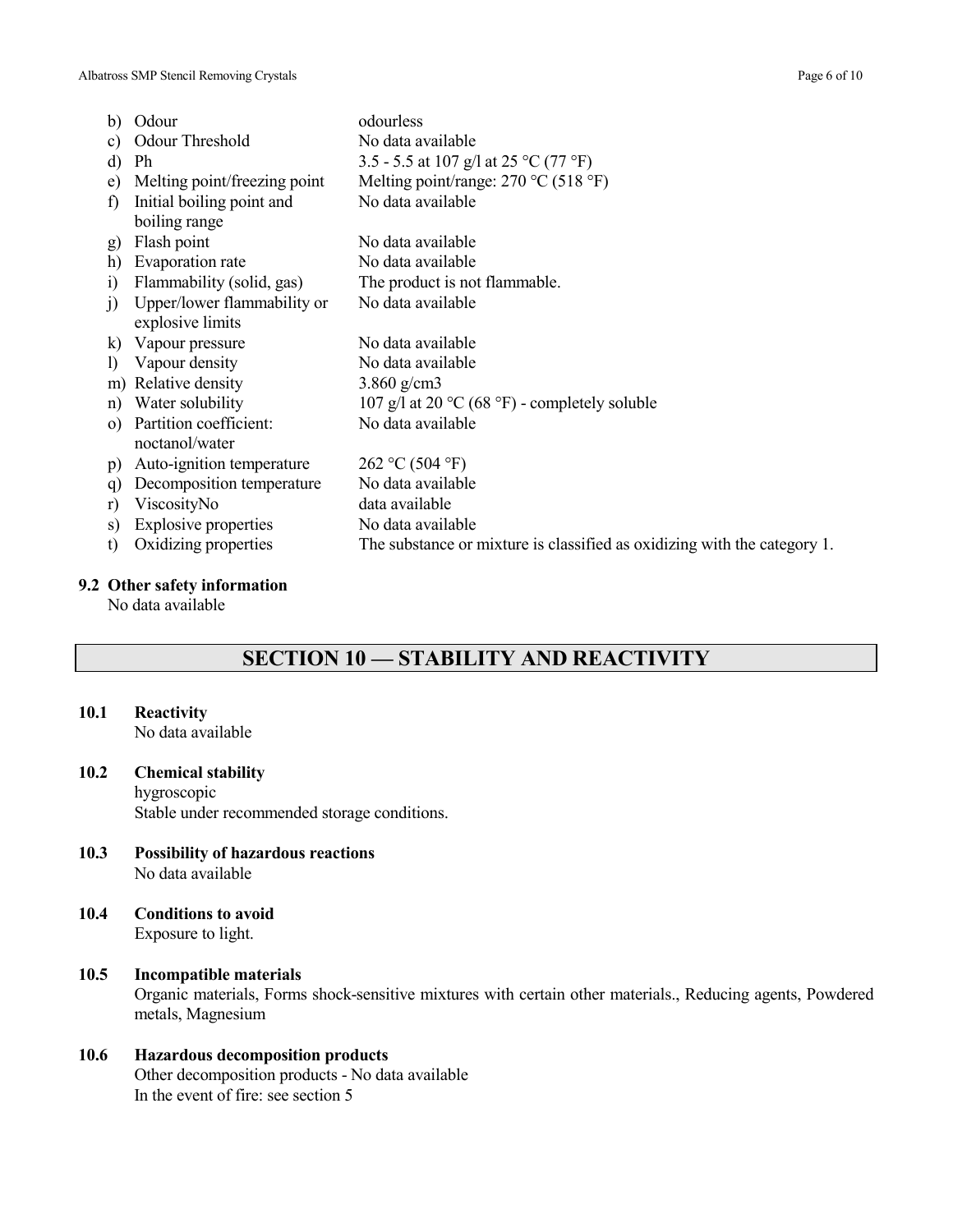# **SECTION 11 — TOXICOLOGICAL INFORMATION**

### **11.1 Information on toxicological effects**

### **Acute toxicity**

No data available

Inhalation: No data available

Dermal: No data available

LD50 Intraperitoneal - Mouse - 58 mg/kg

No data available

### **Skin corrosion/irritation**

Skin - EPISKIN Human Skin Model Test Result: Corrosive, category 1C - where responses occur after exposures between 1 hour and 4 hours and observations up to 14 days.

(OECD Test Guideline 431)

### **Serious eye damage/eye irritation**

Risk of serious damage to eyes.

**Respiratory or skin sensitisation**

No data available

### **Germ cell mutagenicity**

No data available

### **Carcinogenicity**

| IARC:  | No component of this product present at levels greater than or equal to $0.1\%$ is identified |
|--------|-----------------------------------------------------------------------------------------------|
|        | as probable, possible or confirmed human carcinogen by IARC.                                  |
| ACGIH: | No component of this product present at levels greater than or equal to $0.1\%$ is identified |
|        | as a carcinogen or potential carcinogen by ACGIH.                                             |
| NTP:   | No component of this product present at levels greater than or equal to $0.1\%$ is identified |
|        | as a known or anticipated carcinogen by NTP.                                                  |
| OSHA:  | No component of this product present at levels greater than or equal to $0.1\%$ is identified |
|        | as a carcinogen or potential carcinogen by OSHA.                                              |

### **Reproductive toxicity**

No data available No data available

### **Specific target organ toxicity - single exposure**

No data available

### **Specific target organ toxicity - repeated exposure**

The substance or mixture is classified as specific target organ toxicant, repeated exposure, category 1. thymus gland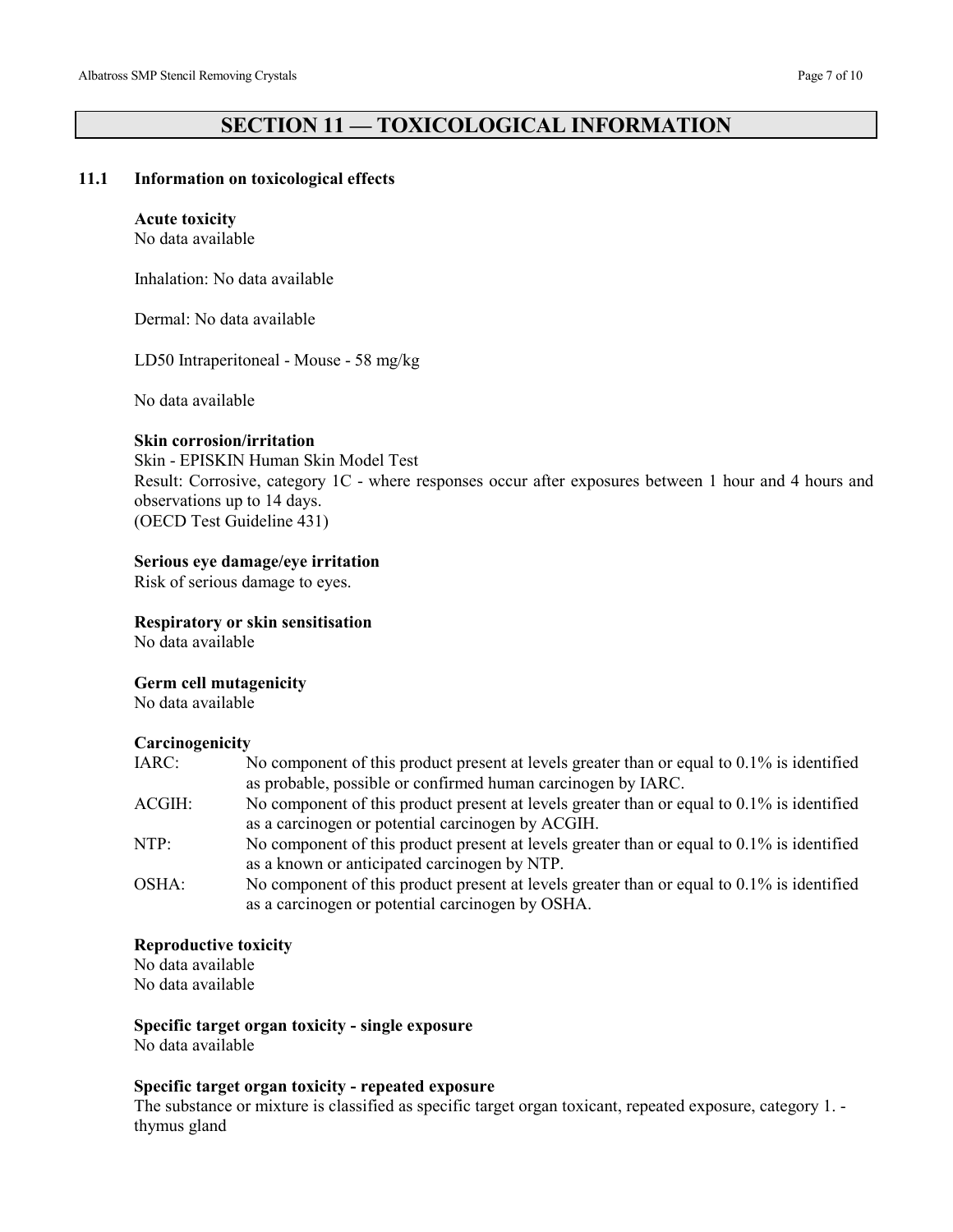## **Aspiration hazard**

No data available

### **Additional Information**

RTECS: SD4550000

To the best of our knowledge, the chemical, physical, and toxicological properties have not been thoroughly investigated.

# **SECTION 12 — ECOLOGICAL INFORMATION**

### **12.1 Toxicity**

Toxicity to fish semi-static test LC50 - Oncorhynchus mykiss (rainbow trout) - > 0.17 mg/l - 96 h

Toxicity to daphnia Static test EC50 - Daphnia magna (Water flea) - 0.18 mg/l - 48 h and other aquatic invertebrates

### **12.2 Persistence and degradability**

The methods for determining the biological degradability are not applicable to inorganic substances.

- **12.3 Bioaccumulative potential** No data available
- **12.4 Mobility in soil** No data available
- **12.5 Results of PBT and vPvB assessment** PBT/vPvB assessment not available as chemical safety assessment not required/not conducted

### **12.6 Other adverse effects**

An environmental hazard cannot be excluded in the event of unprofessional handling or disposal. Very toxic to aquatic life.

No data available

### **SECTION 13 — DISPOSAL CONSIDERATIONS**

### **13.1 Waste treatment methods**

### **Product**

Burn in a chemical incinerator equipped with an afterburner and scrubber but exert extra care in igniting as this material is highly flammable. Offer surplus and non-recyclable solutions to a licensed disposal company. Contact a licensed professional waste disposal service to dispose of this material. Dissolve or mix the material with a combustible solvent and burn in a chemical incinerator equipped with an afterburner and scrubber.

### **Contaminated packaging**

Dispose of as unused product.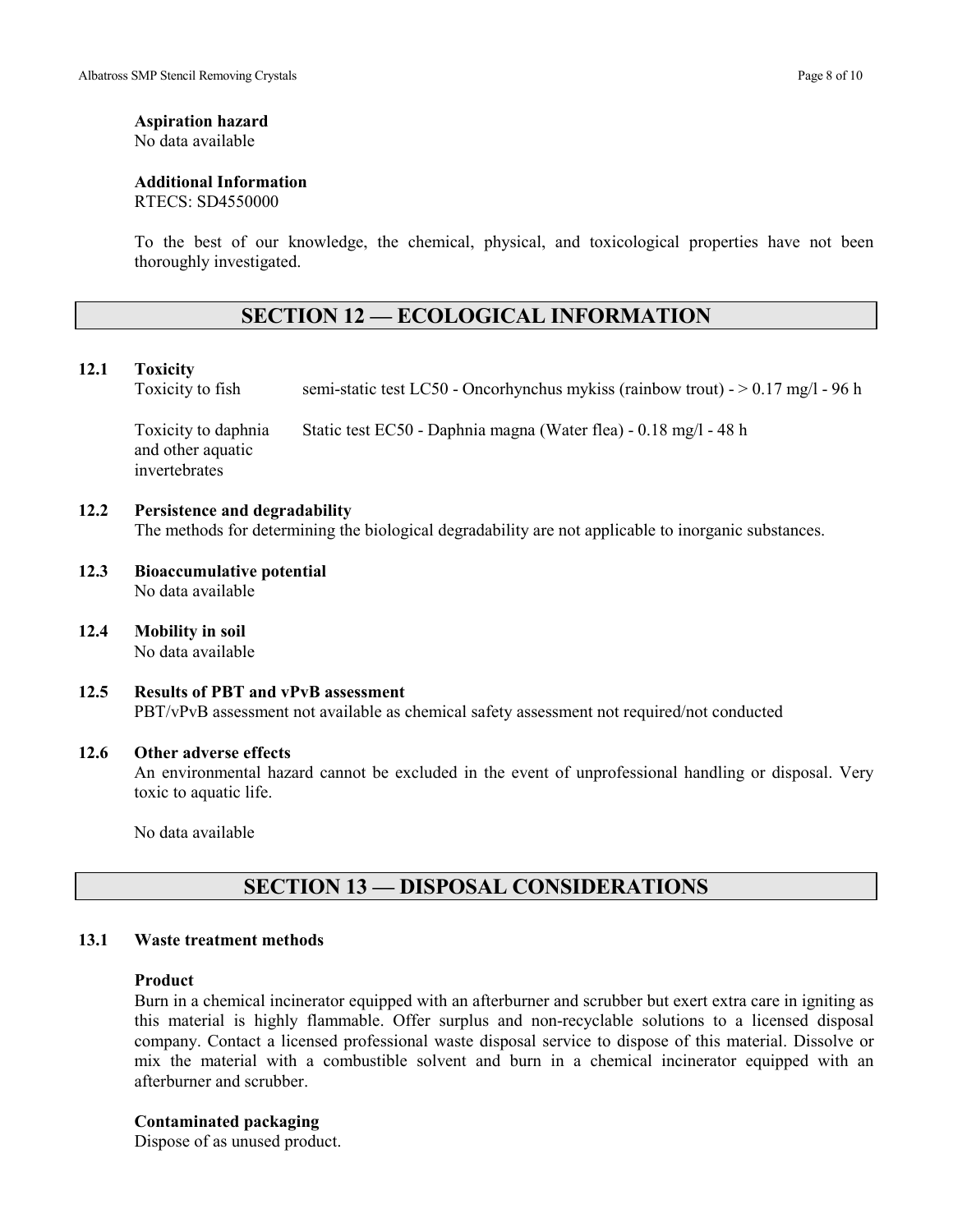### **SECTION 14 — TRANSPORT INFORMATION**

### **DOT (US)**

UN number: 3085 Class: 5.1 (8) Packing group: I Proper shipping name: Oxidizing solid, corrosive, n.o.s. (Sodium periodate) Reportable Quantity (RQ): Marine pollutant: No

Poison Inhalation Hazard: No

### **IMDG**

UN number: 3085 Class: 5.1 (8) Packing group: I EMS-No: F-A, S-Q Proper shipping name: OXIDIZING SOLID, CORROSIVE, N.O.S. (Sodium periodate) Marine pollutant: No

### **IATA**

UN number: 3085 Class: 5.1 (8) Packing group: I Proper shipping name: Oxidizing solid, corrosive, n.o.s. (Sodium periodate)

### **SECTION 15 — REGULATORY INFORMATION**

### **SARA 302 Components**

No chemicals in this material are subject to the reporting requirements of SARA Title III, Section 302.

### **SARA 313 Components**

This material does not contain any chemical components with known CAS numbers that exceed the threshold (De Minimis) reporting levels established by SARA Title III, Section 313.

### **Massachusetts Right To Know Components**

No components are subject to the Massachusetts Right to Know Act.

### **Pennsylvania Right To Know Components**

| Sodium periodate                           | CAS-No. 7790-28-5 | <b>Revision Date</b> |  |
|--------------------------------------------|-------------------|----------------------|--|
| <b>New Jersey Right To Know Components</b> |                   |                      |  |
| Sodium periodate                           | CAS-No. 7790-28-5 | <b>Revision Date</b> |  |
| <b>California Prop. 65 Components</b>      |                   |                      |  |

This product does not contain any chemicals known to State of California to cause cancer, birth defects, or any other reproductive harm.

### **SECTION 16 — OTHER INFORMATION**

**Full text of H-Statements referred to under sections 2 and 3.**